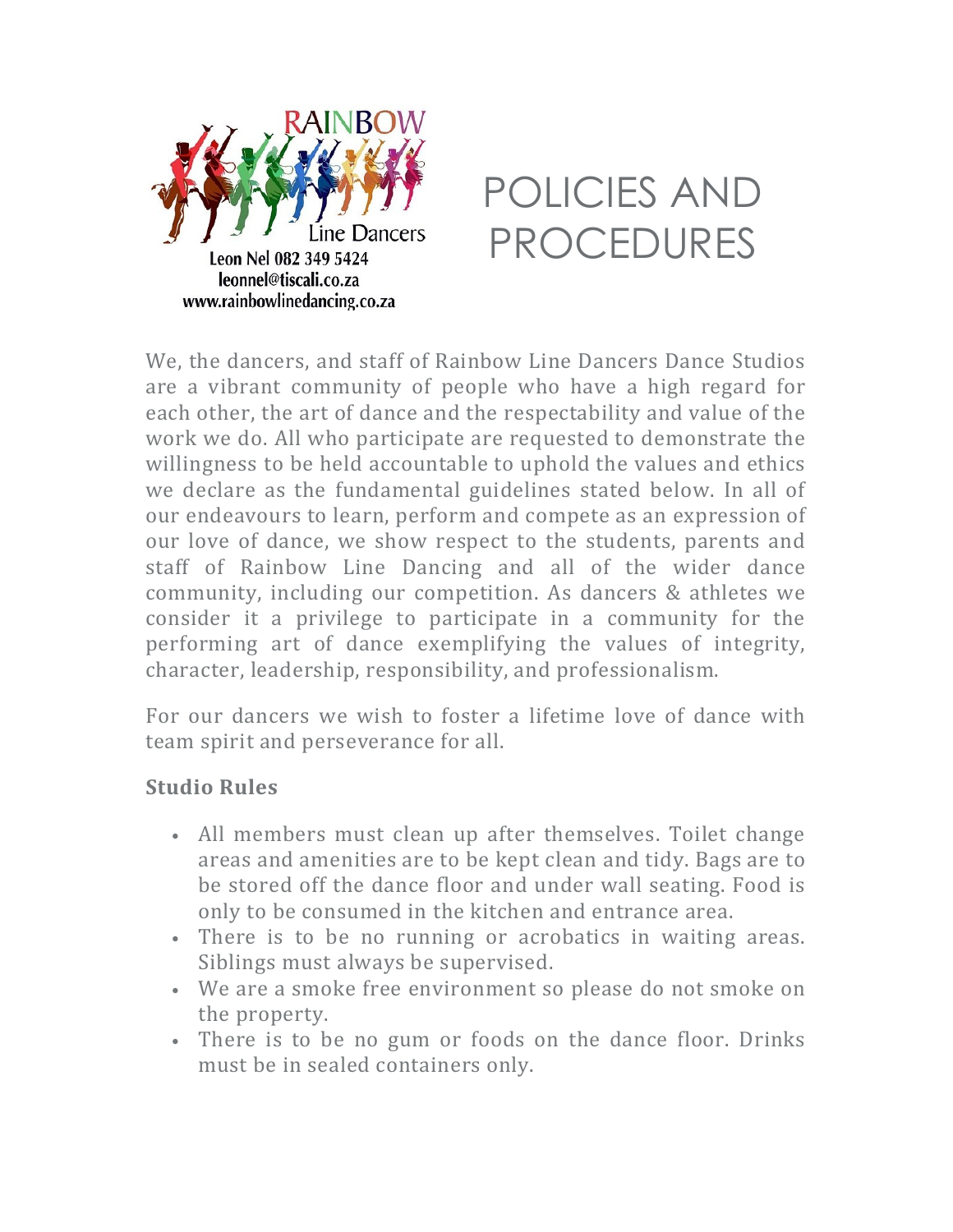- No food or drink (excluding water) in a sealed container is allowed into the studios. This includes all visitors.
- All mobile phones must be switched off whilst in class.
- Students are responsible for their own property. We will not be responsible for lost or stolen items.
- Please do not use spray deodorants inside the dance or change area. Please use outside or bring roll on deodorant. Some students are allergic to sprays which can cause breathing problems.
- Parking must only be in the bays provided inside the car park. Do not park in the staff car parks or disabled car park.
- No member is permitted to record or take photographs at our studios without permission from the director or teacher/coach.
- Visitors can view classes and must refrain from chatting or distracting the students - this allows the students to concentrate on their class work.
- Siblings must remain seated and all must watch quietly.
- Students are permitted to bring friends to classes or rehearsals.
- Communication and notice boards must be checked regularly and check the website regularly for updates and information.
- Students need to practice for improving their skills especially when exams, competitions or shows are approaching.
- Private lessons are offered at a private venue.
- Consistent practice is required at home each week to achieve and maintain flexibility.

## **Members Behaviour Policy**

- All students are expected to show consideration and respect to all teachers & coaches in the school and to each other. This will ensure a happy and pleasant environment for everyone.
- All students must conduct themselves with honesty and courtesy and show consideration to all teachers and coaches, fellow students, parents, and staff.
- Students need to remember they are a role model for other students and show leadership by setting an example through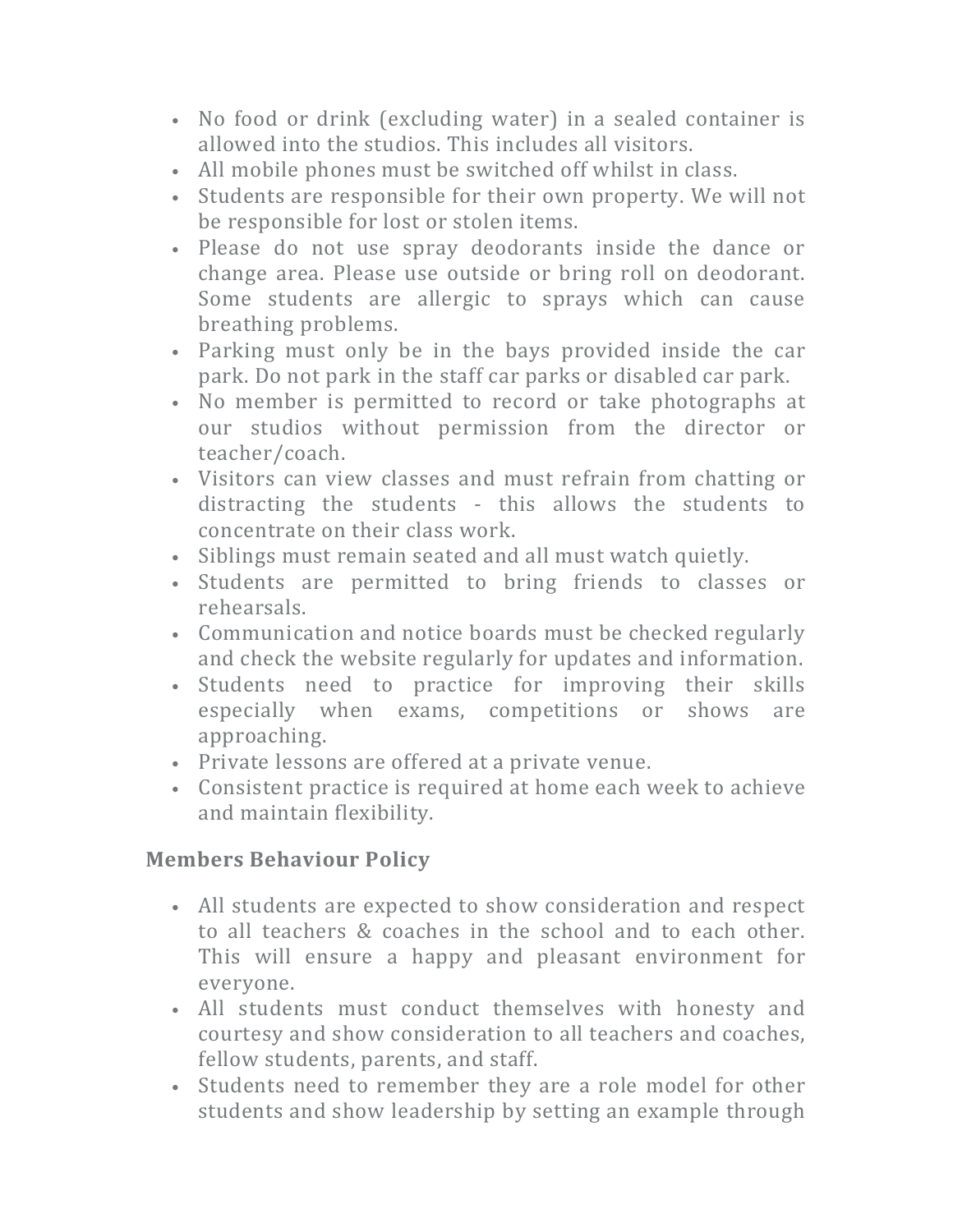their actions and speech. They need to embrace the dance family rules.

- All students need to take responsibility for adhering to the rules of our studios. To bring up concerns with the appropriate person and be willing to receive direction and coaching as appropriate.
- All students need to represent a high level of integrity and avoid gossip, criticism or disparaging comments about fellow students, teachers & coaches or others involved in our studios. Have the willingness to face issues and concerns with maturity and dignity.
- Always be committed to giving 100%.
- Students will be notified if their behaviour becomes unacceptable.

# **Uniform Policy**

- Comfortable loose clothing to be worn for all classes.
- Correct footwear must always be worn. Only dance shoes are to be worn in the studios by students.
- No loose hanging jewellery is to be worn in class at all. These could hook onto others and cause injuries.

# **Enrolment Policy**

- To enrol at our studio a student/dancer/parent and guardian must read and agree to our policies and procedures.
- An enrolment indemnity form to be signed before the beginning of joining a class. Fees will then be collected.
- Enrolment is for an entire month/four (4) week term. Cancellation must be made in writing to leonnel@tiscali.co.za or handed to reception. No refunds are given for term fees paid in advance. Two weeks' notice is required.
- The studio must be notified in advance if a student will be absent from class for any reason.
- Enrolment information must be updated at reception if it changes. This includes your email address and mobile phone numbers.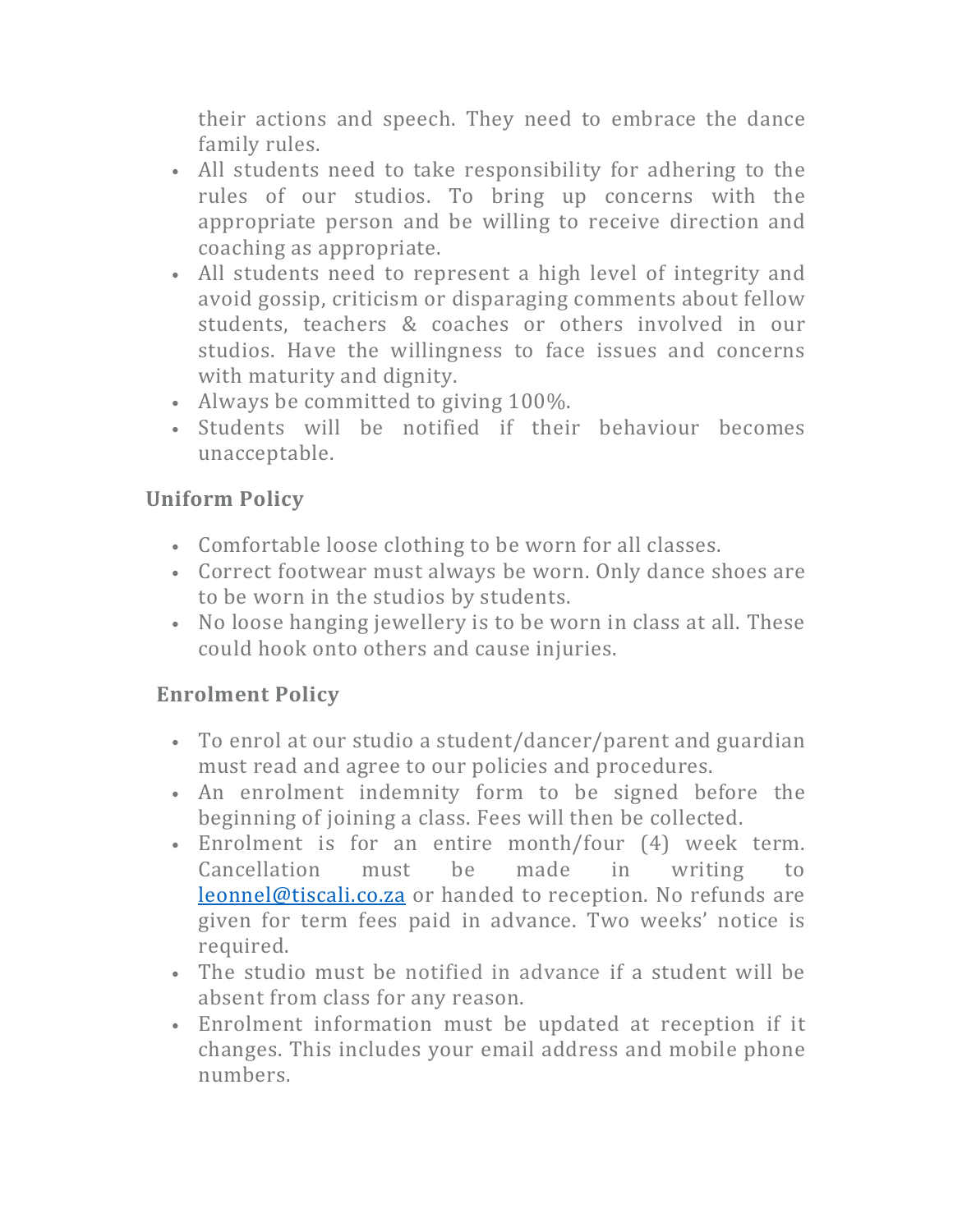• Due to Covid-19 an identity number and home address is required.

## **Fees Policy**

- Fees are payable on or before the first class of the term/month. If payments are not made in advance or prior to the commencement of class, you will not be able to participate in class until all monies due are paid in full.
- Payments can be made by direct debit or EFT. Cash payments are accepted by reception.
- If students have difficulty paying fees, please email leonnel@tiscali.co.za or hand a note to reception to discuss financial arrangements prior to due payments.
- No refund or credit is given for missed classes (extreme medical conditions considered). Makeup classes are offered at a similar standard or level. Classes are normally available at a nearby venue.

## **Query & Complaint Procedures**

- We appreciate sometimes students need to talk to teachers & coaches about their classes, this may not be during class time. Please make a time outside class time when the teachers & coaches are free.
- If your query is lengthy or of a private nature, please arrange to make an appointment with Leon or your teacher/coach. Requests can be made in writing to reception or by emailing leon@tiscali.co.za or phone your teacher outside class times. Please advise if you need a specific teacher/coach at the meeting.
- If you wish to lodge a complaint about another member of the studio, please email or write to leon@tiscali.co.za.
- All complaints and queries will be dealt with promptly, seriously and with sensitivity and remain confidential.

## **Injury Policy**

• Dancing is an activity where injuries can occur.